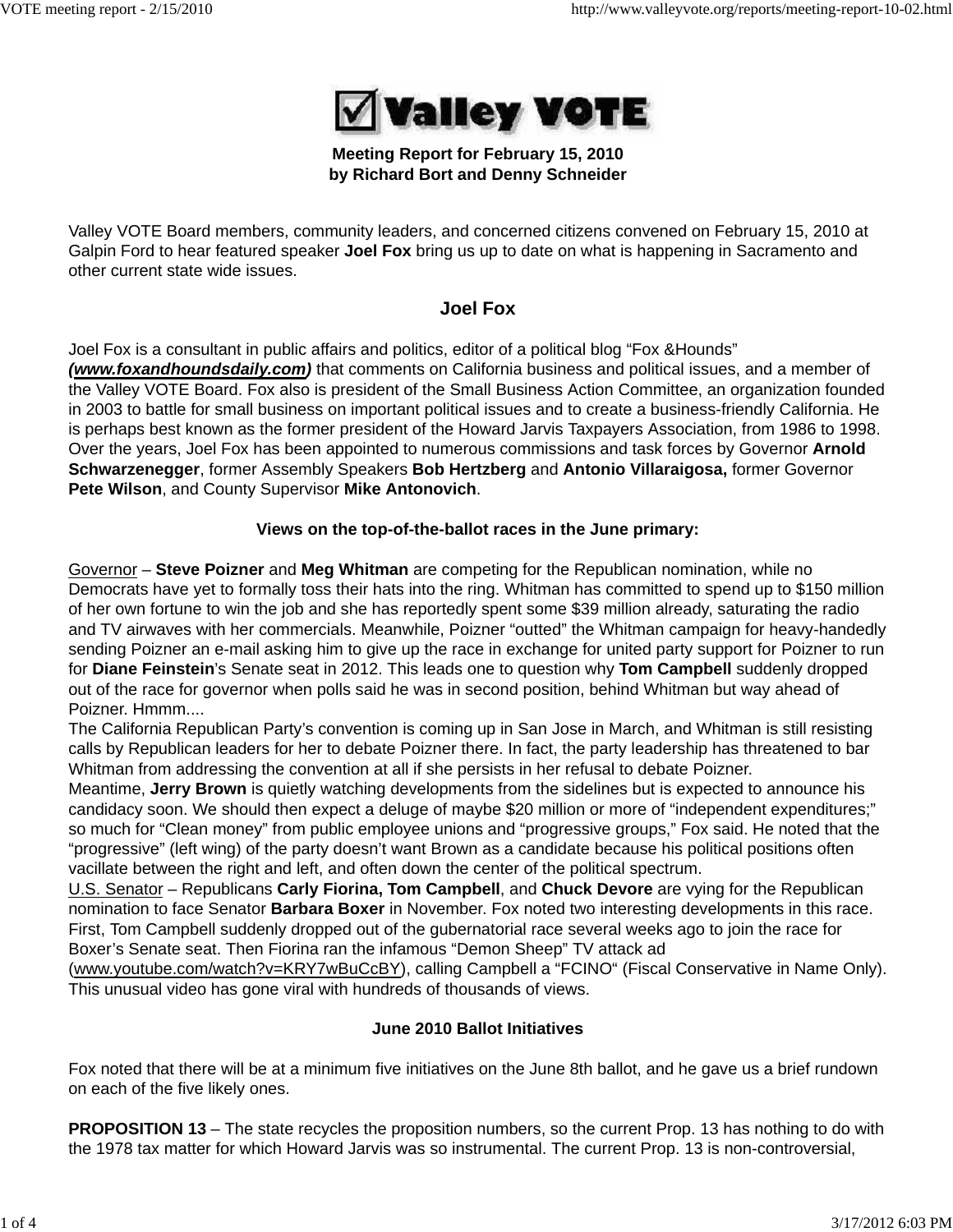said Fox, because it would prohibit county tax assessors from reassessing new construction for seismically retrofitting a building.

**PROPOSITION 14** – This is the most controversial of the five propositions because it calls for an open primary in which the top two vote-getters face a run-off in the next General Election. Fox recalled that this proposition was demanded by Republican State Senator Able Maldonado as a quid pro quo for his controversial scaletipping vote to approve the state budget in February 2009.The open primary would apply to all statewide offices from the governor down, as well as elections for state Assembly and Senate and seats in both the House of Representatives and U.S. Senate. Maldonado's objective, according to Fox, is to seek more moderate politicians in government.

In the proposition's open primary scheme, candidates would be free to use their party's names or not. The state Democratic Party strongly opposes this proposition, according to Fox, because they fear they will lose their hegemony in the state legislature. Also, the small parties oppose this proposition out of fear they would be eliminated from the scene.

Fox noted that if the open primary is approved by voters, candidates will spend more in the aggregate for the Primary and General Elections than under the present closed primary system. But proponents argue that open primaries will result in election of a greater number of moderate politicians, and that would restore much needed functionality to the state's government.

**PROPOSITION 15** – This proposition is an experiment in public financing for the campaigns for Secretary of State in 2014 and 2018. (Valley VOTE heard the details about this proposition at its January 18, 2010 meeting, and has since formally expressed its support for this proposition.)

**PROPOSITION 16** –Presently, state law allows local governments to purchase blocks of electric power to resell to residents, and to construct municipal electricity generation facilities, which means that cities and counties can become competitors to private utilities. This proposition, if approved by voters, would require a two-thirds vote (instead of a simple majority) to enable a local public authority to take over electricity generation and distribution from an investor-owned utility. Pacific Gas &Electric is the primary (and so far, only) financial sponsor of this initiative.

**PROPOSITION 17** – Fox is an official "endorser" of this proposition, which is funded by Mercury Insurance. Under current California law, an insurance company may offer a "persistency discount" to its own customers. "Persistency discounts" are discounts for those who have had virtually continuous auto insurance coverage. Under the terms of Proposition 103 (the 1998 insurance reform measure), however, auto insurers may not offer that same discount to new customers. Proposition 17 would give insurance companies the right to offer persistency discounts to customers of other insurers who have not let their policies lapse for more than 90 days in the previous five year period. [Opponents of this proposition argue that it threatens the financial condition of seniors, soldiers, and families facing financial hardship who may have allowed their auto insurance policies to lapse.]

Joel Fox briefly mentioned the several initiatives that have already qualified for the November 2010 ballot: Water bond issue; Legalization of marijuana;

Legislative term limits; Redistricting of Congressional districts

Finally, Fox reported that only a few days ago the sponsor of the drive to hold a **Constitutional Convention**, the Bay Area Council, tossed in the towel due to a lack of funds. Therefore, there will be no voting on the question of whether to hold such a momentous event anytime soon. The Bay Area Council is a businesssponsored public-policy advocacy organization in the San Francisco Bay area.

# **Valley VOTE Committee Reports**

## **DWP Electricity Rates – Joe Vitti**

It's getting increasingly impossible to understand the LADWP's electric rates. Here's why that is, according to Joe Vitti, and he proposed a solution to the problem.

The DWP's residential electric rate structure consists of a base energy charge plus three different adjustment factors, one of which is ESA (Electric Subsidy Adjustment factor), which is charged at a fixed level; another is RCA (Reliability Cost Adjustment factor), which is extremely small; and the third factor, **ECAF (Energy Cost Adjustment Factor)**, is quite volatile. ECAF was introduced a number of years ago to help offset the DWP's increasing fuel costs due to the volatile market price for natural gas. Natural gas prices had tripled in a very short period of time, and the ECAF permitted the DWP to pass the increased fuel costs through to its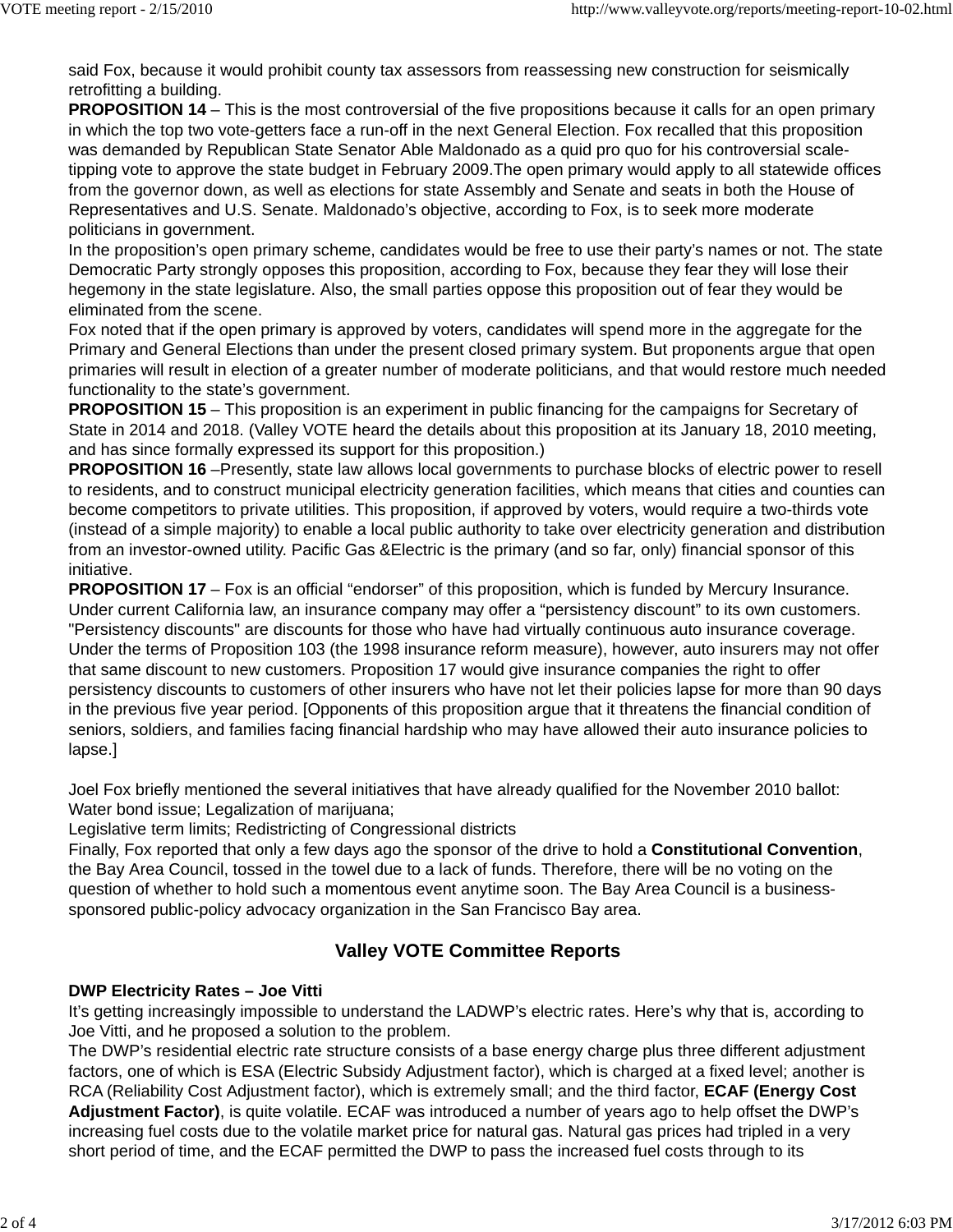customers.

In the last year or so, however, natural gas prices have dropped significantly, to the pre-ECAF cost range, yet the ECAF has continued to rise. The reason for this counterintuitive trend is that the DWP now includes in the ECAF the cost of "Eligible Renewables" that have become an important part of the mix of power sources for the DWP.

With several additional categories of energy sources besides natural gas now comprising the ECAF, the composition of this cost adjustment factor is no longer transparent. The ECAF was intended to adjust for the cost of fuel to make electricity; **it was never intended to include any other costs such as those associated with renewable energy sources.**

According to "Connections," the DWP's insert in the latest DWP bill, 14% of the DWP's power source mix is "Eligible Renewables". This includes 6% from wind energy and 8% coming other sources including biomass, geothermal, small hydro, and solar. Joe recommended that the cost of these "Eligible Renewables" should be reported by the LA DWP to the ratepayers in the same way that coal, natural gas, large hydro, and nuclear power are provided, in pennies per kilowatt hour.

The ratepayers in the City of Los Angeles are entitled to a full accounting of why their DWP bill has been significantly increasing over the last few years. Providing this information, including the cost of all sources of power in a clear understandable way, will help.

#### **Nuclear Power Report – Joe Vitti**

Joe Vitti reminded the meeting attendees that in his State of the Union address on January 28th, **President Obama said**, *"To create more of these clean energy jobs, we need more production, more efficiency, more incentives. And that means building a new generation of safe, clean nuclear power plants in this country."*

Joe also noted that Bloomberg news has reported that the Department of Energy is looking to triple the amount of loan guarantees available for new nuclear reactors, from \$18.5 billion to more than \$54 billion.[EDITOR's NOTE: On February 16, the day after Joe Vitti made his remarks before Valley VOTE, President Obama announced more than \$8 billion in federal loan guarantees for two new nuclear reactors in Georgia] Joe also noted that the DWP owns approximately a **9% interest in the Palo Verde nuclear power plant in Arizona,** which is L.A.'s only source of nuclear power currently. He also noted that the plant was designed to house **five** reactors, of which only **three** have been built so far. Obviously, expansion of the Palo Verde nuclear power plant to the full complement would provide a substantial amount of additional power to the region. Joe strongly recommended that the LA DWP revisit the issue of nuclear power and support expansion of the Palo Verde Power Plant. If expanded, the additional power from Palo Verde could increase the contribution to the L.A. grid from clean low cost nuclear power from **9% to 15%.**

## **Housing – Vic Viereck**

Through various programs, government is making "affordable housing" unaffordable to the tax-paying public: 1-The 20% of Community Redevelopment Agency tax increment revenue required for affordable housing creates need for unfunded services.

2-Housing density programs, such as SB 1818, limit the taxable value of property that generates more than proportionate demand for government services.

3-Rent control limits the taxable value of housing, limiting the amount of revenue available to fund services for their residents. It also limits the ability of owners to preserve the property while creating jobs and tax revenue.

# **LAWA – Denny Schneider**

## **Van Nuys Airport**

The City Council's Trade, Commerce, and Transportation Committee last week took a step toward eliminating the noisy Stage 2 aircraft from VNY. An ongoing "Part 161" study would allow for greater restrictions, but the FAA has approved few limits on aircraft. Just ask the folks running Burbank's Bob Hope.

# **LAX**

The Northside Runway Safety Study conclusions are unknown as yet, except by the professors who were engaged to interpret a series of NASA operational simulations. Their draft report is due this coming Friday. [EDITOR'S NOTE: In its report released on Friday, February 19th the panel said, according to the L.A. Times, that the north runways at LAX are safe and should remain in their current configuration.] After a 30 day comment period an addendum to the report addressing open issues will be prepared.

Following release of the Safety Report Addendum in April LAWA will issue a new Notice of Preparation for an